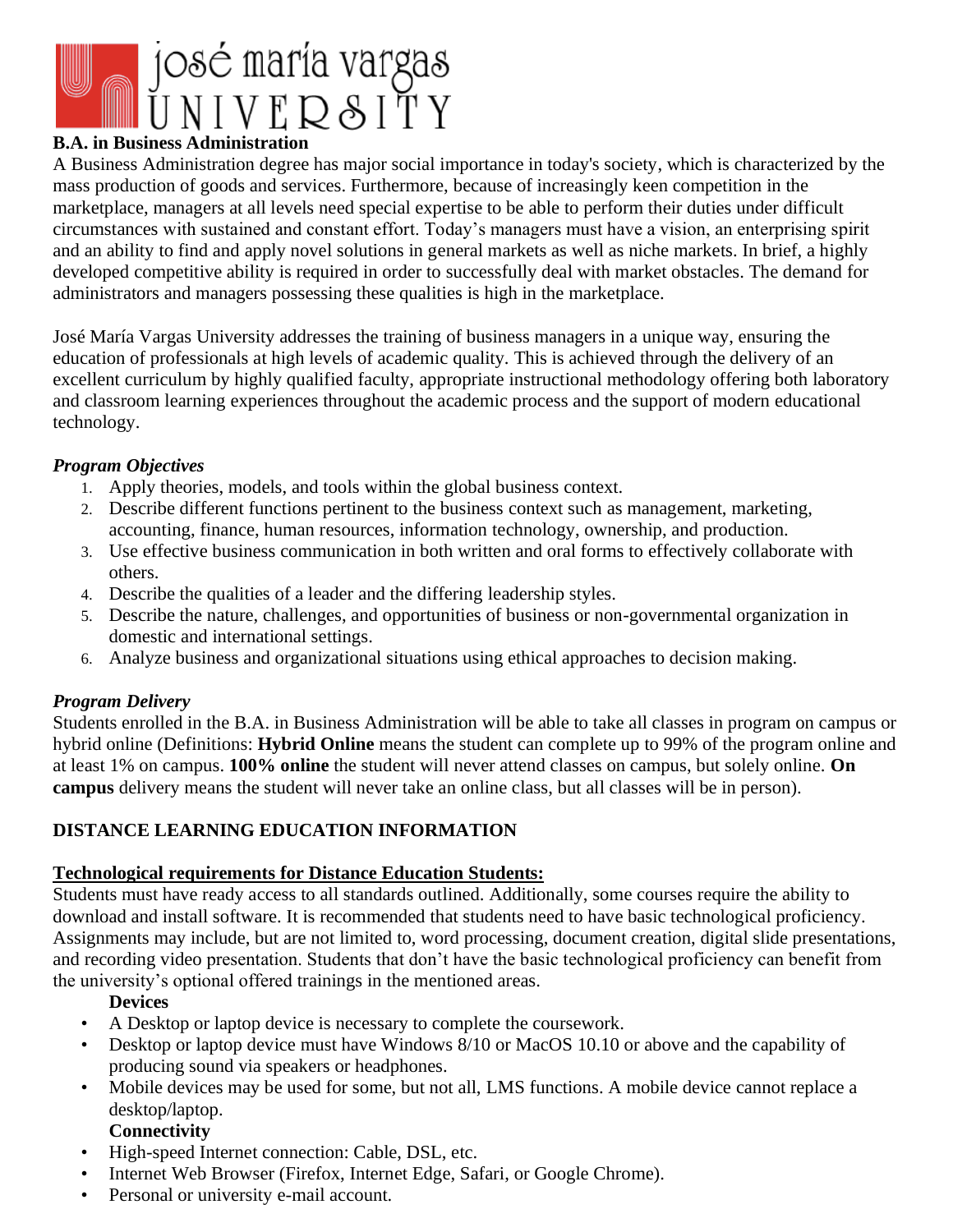

## **Recommended creation/processing software**

- Word Processor (MS Word, Google Docs, etc.).
- PDF Reader (Adobe Acrobat Reader or Apple Preview).
- Additional software may be required for certain courses.

#### **Students privacy:**

Student privacy is very important to the university. Students the university FERPA statement located university website under the consumer disclosures tab in the financial aid section. Students may also review the student records section of the university catalog pages 79-80 for more information on privacy.

#### **Verification of Identity Protection:**

During the admissions process students will be asked to provide a copy of their state or government issue ID. After students begin their program they will be required to upload a face picture to their Vargas Portal profile. Student identities will be verified and their privacy protected through the use of a student a unique username and password during the Admissions process. The Admissions and Financial Aid Offices will verify incoming student documentation. Student privacy will be protected through the https secure connection of the Vargas Portal. Students will login online and agree through a student agreement that they are the sole users of the course materials. Students will be ask to submit their assignments on the Vargas Portal.

#### **Additional Distance Education Fees:**

There are no platform access fees, online library access fees, fees associated with identity verification and the course textbooks maybe purchased by the students on amazon.com and other online retail stores. If students desire the university to purchase the course textbooks for the student, the university will charge the cost of the book plus \$30 to the student account. Through the Vargas Portal students will be able to pay the charges, if they desire the university to buy the books for them.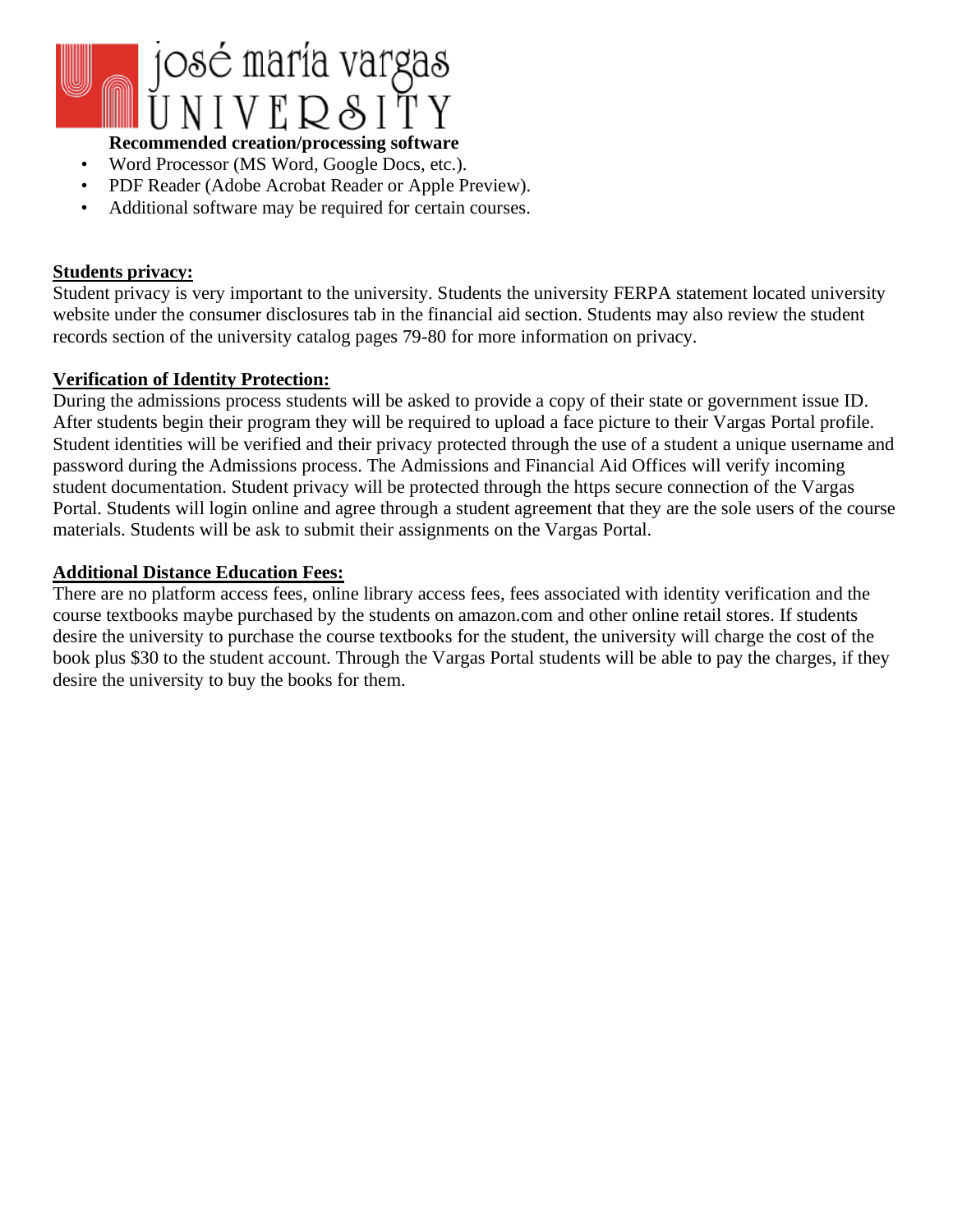

| Graduation Requirements<br>A total of 120 credit hours must be completed by taking the following courses: |           |                                                                         |           |
|-----------------------------------------------------------------------------------------------------------|-----------|-------------------------------------------------------------------------|-----------|
|                                                                                                           | I.        | General Education Requirements (Lower Level Courses) (Semesters I - IV) |           |
|                                                                                                           | $\bullet$ | SLS 1601 Orientation & Study and Research Techniques                    | 3 credits |
|                                                                                                           |           | Area of Communications (requirement of 4 courses for 12 CR)             |           |
|                                                                                                           |           | ENC 1000 Oral & Written Communications                                  | 3 Credits |
|                                                                                                           |           | ENC 1101 Composition I                                                  | 3 Credits |
|                                                                                                           |           | ENC 1102 Composition II                                                 | 3 Credits |
|                                                                                                           |           | SPC 1053 Oral Expression                                                | 3 Credits |
|                                                                                                           |           | Area of Mathematics (requirement of 2 courses for 6 CR)                 |           |
|                                                                                                           |           | MAC 1105 College Mathematics I - Algebra and Geometry                   | 3 Credits |
| ٠                                                                                                         |           | MAC 1114 College Mathematics II - Geometry and Trigonometry             | 3 Credits |
|                                                                                                           |           | Area of Social Sciences (requirement of any 1 courses for 3 CR)         |           |
|                                                                                                           |           | WOH 1001 World History                                                  | 3 Credits |
| $\bullet$                                                                                                 |           | SYD 302 U.S. Populations                                                | 3 Credits |
|                                                                                                           |           | PCB 304 People and the Environment                                      | 3 Credits |
|                                                                                                           |           |                                                                         |           |

Area of Natural Sciences (requirement of any 2 courses for 6 CR)

|           | $\bullet$ BSC 1005 Biology                | 3 Credits |
|-----------|-------------------------------------------|-----------|
|           | • CHM 1025 General Chemistry              | 3 Credits |
|           | • BSC 1085 General Anatomy and Physiology | 3 Credits |
|           | • PHY 248 General Physics                 | 3 Credits |
| $\bullet$ | MCB 2240 Etiology of Diseases             | 3 Credits |

• GEA 223 Geography of America and Eurasia 3 Credits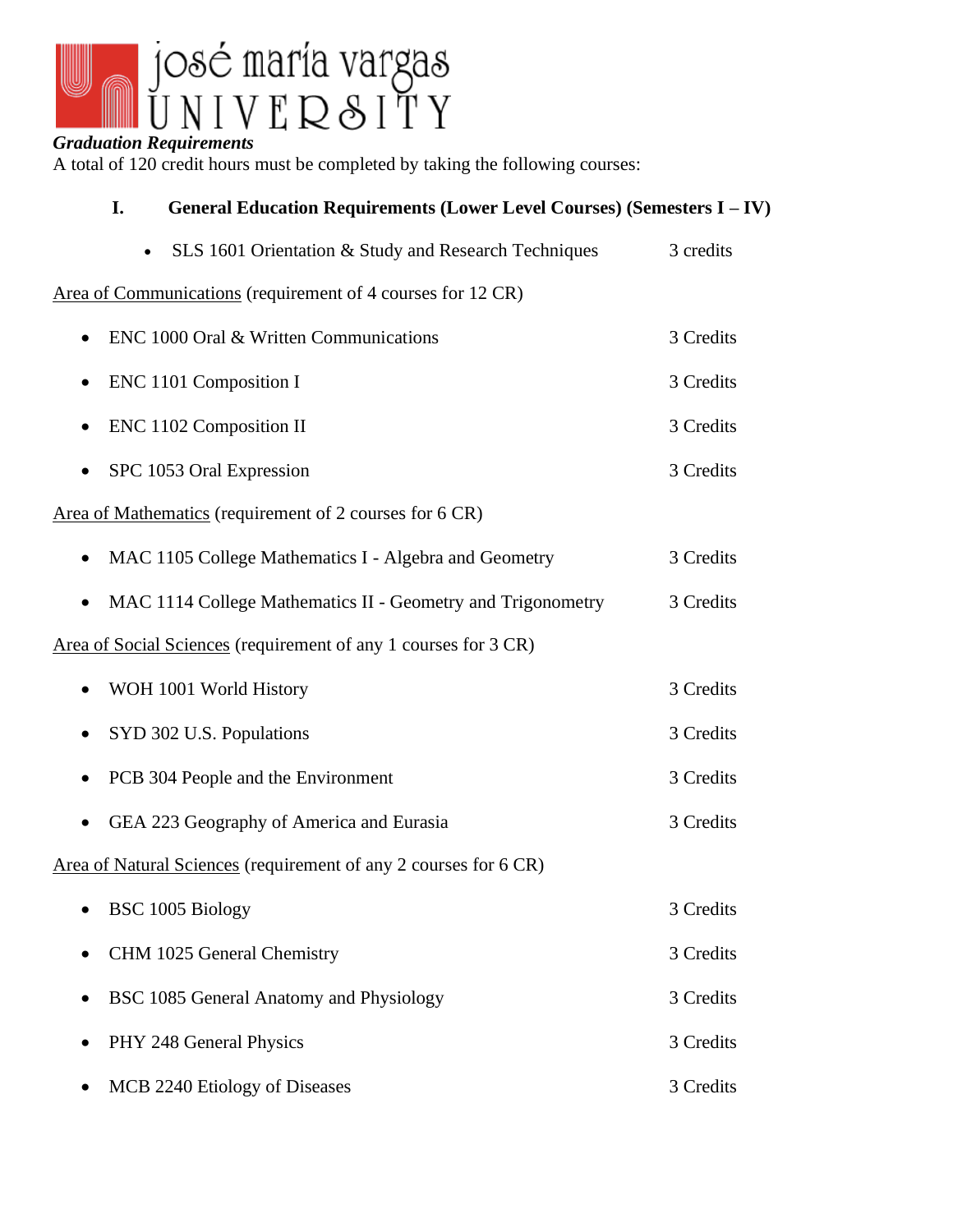

| • ARH 2000 Art Appreciation (required)                          | 3 Credits |  |
|-----------------------------------------------------------------|-----------|--|
| ARH 2010 Art History<br>$\bullet$                               | 3 Credits |  |
| Area of Behavioral Sciences (requirement of 2 courses for 6 CR) |           |  |
| • PSY 2012 General Psychology                                   | 3 Credits |  |
| SYG 2000 General Sociology<br>$\bullet$                         | 3 Credits |  |
| Area of Philosophy (requirement of all 3 courses for 9 CR)      |           |  |
| • PHI 2030 Contemporary Philosophical Issues                    | 3 Credits |  |
| PHI 2103 Critical Thinking<br>$\bullet$                         | 3 Credits |  |
| PHI 2600 Ethics<br>$\bullet$                                    | 3 Credits |  |

# **II. Professional Education Requirements (Upper Level Courses) Minor in Administrative Science**

**Semester V:** (requirement of 18 CR) Required:

| <b>GEB 1011 Introduction to Business Administration</b><br>$\bullet$ | 3 Credits |  |
|----------------------------------------------------------------------|-----------|--|
| MAR 302 Marketing<br>٠                                               | 3 Credits |  |
| MAN 3301 Human Resource Management<br>$\bullet$                      | 3 Credits |  |
| MAP 2600 Financial Mathematics and Calculus                          | 3 Credits |  |
| ACG 3073 Accounting I                                                | 3 Credits |  |
| <b>MAN 3520 Quality Management</b><br>$\bullet$                      | 3 Credits |  |
| No Electives<br><b>Semester VI:</b> (requirement of 21 CR) Required: |           |  |
| ECO 2000 Economics<br>$\bullet$                                      | 3 Credits |  |
| ISM 304 Microcomputers and Information Technology                    | 3 Credits |  |
| MAN 325 Logistic Systems<br>$\bullet$                                | 3 Credits |  |
| <b>MAR 461 Market Research</b>                                       | 3 Credits |  |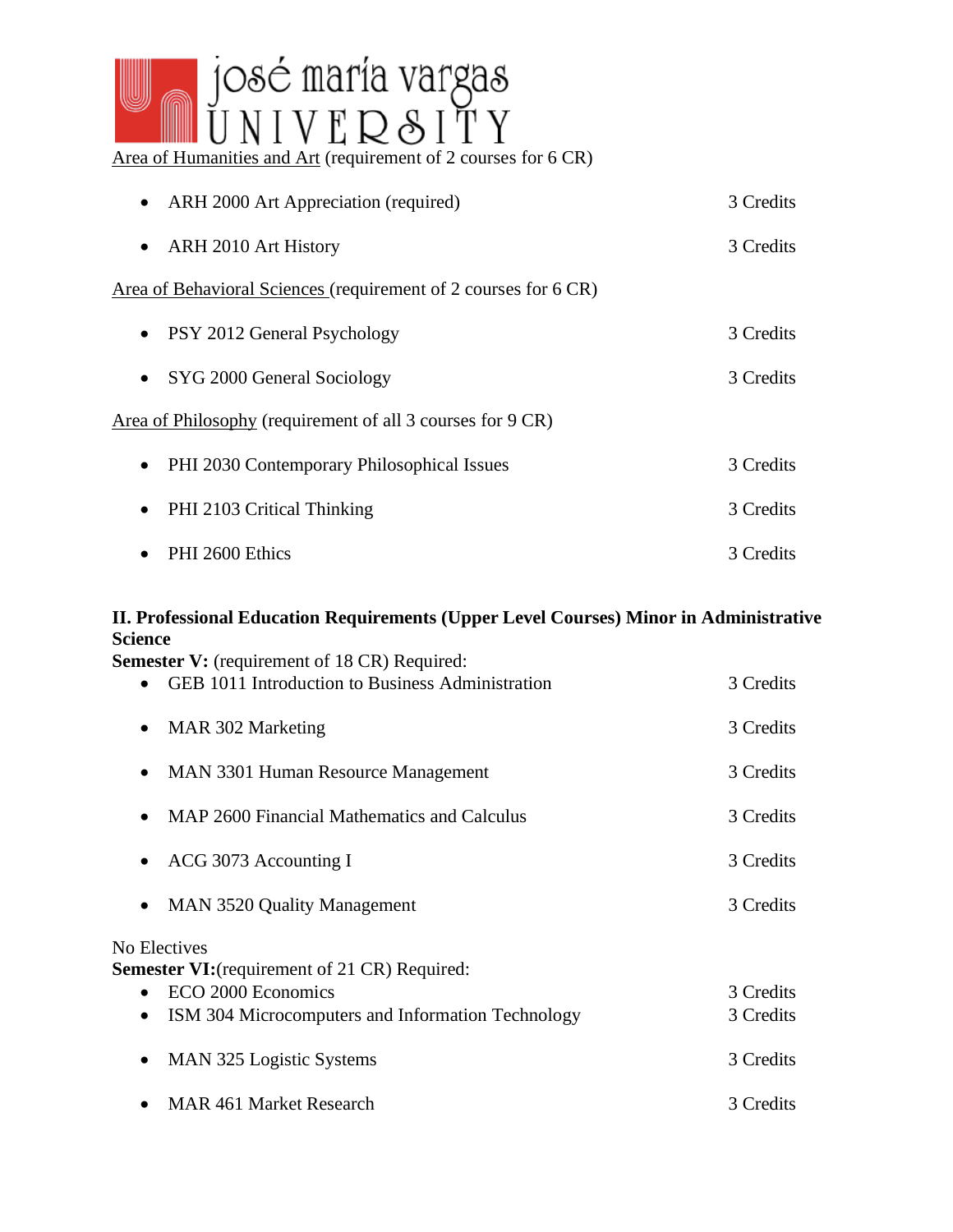

| <b>QMB 470 Operations Research</b>                                                                  | 3 Credits |  |
|-----------------------------------------------------------------------------------------------------|-----------|--|
| MAN 4544 Administrative Systems Design                                                              | 3 Credits |  |
| ACG 3341 Accounting II                                                                              | 3 Credits |  |
| No Electives                                                                                        |           |  |
| <b>Semester VII:</b> (requirement of 15 CR) Required:<br><b>MAR 4836 Production Management</b><br>۰ | 3 Credits |  |
| MAN 4303 Administration and Supervision<br>٠                                                        | 3 Credits |  |
| FIN 324 Budget Direction and Control<br>٠                                                           | 3 Credits |  |
| GEB 410 Planning<br>٠                                                                               | 3 Credits |  |
| Elective (choice of 1):                                                                             |           |  |
| ISM 403 Management Information Systems                                                              | 3 Credits |  |
| <b>GEB 415 Consulting Processes</b><br>٠                                                            | 3 Credits |  |
| <b>Semester VIII:</b> (requirement of 15 CR) Required:                                              |           |  |
| FIN 442 Financial Management<br>۰                                                                   | 3 Credits |  |
| ECO 424 Cost Analysis & Inflation<br>٠                                                              | 3 Credits |  |
| ECO 470 International Trade                                                                         | 3 Credits |  |
| MAN 4940 Internship                                                                                 | 6 Credits |  |

Successful completion of the university career services requirements.  $\bullet$ 

No Electives

# **II. Professional Education Requirements (Upper Level Courses)**

# **Minor in Management**

**Semester V:**(requirement of 18 CR) Required:

| • GEB 1011 Introduction to Business Administration | 3 Credits |
|----------------------------------------------------|-----------|
| • MAR 302 Marketing                                | 3 Credits |
| • MAN 3301 Human Resource Management               | 3 Credits |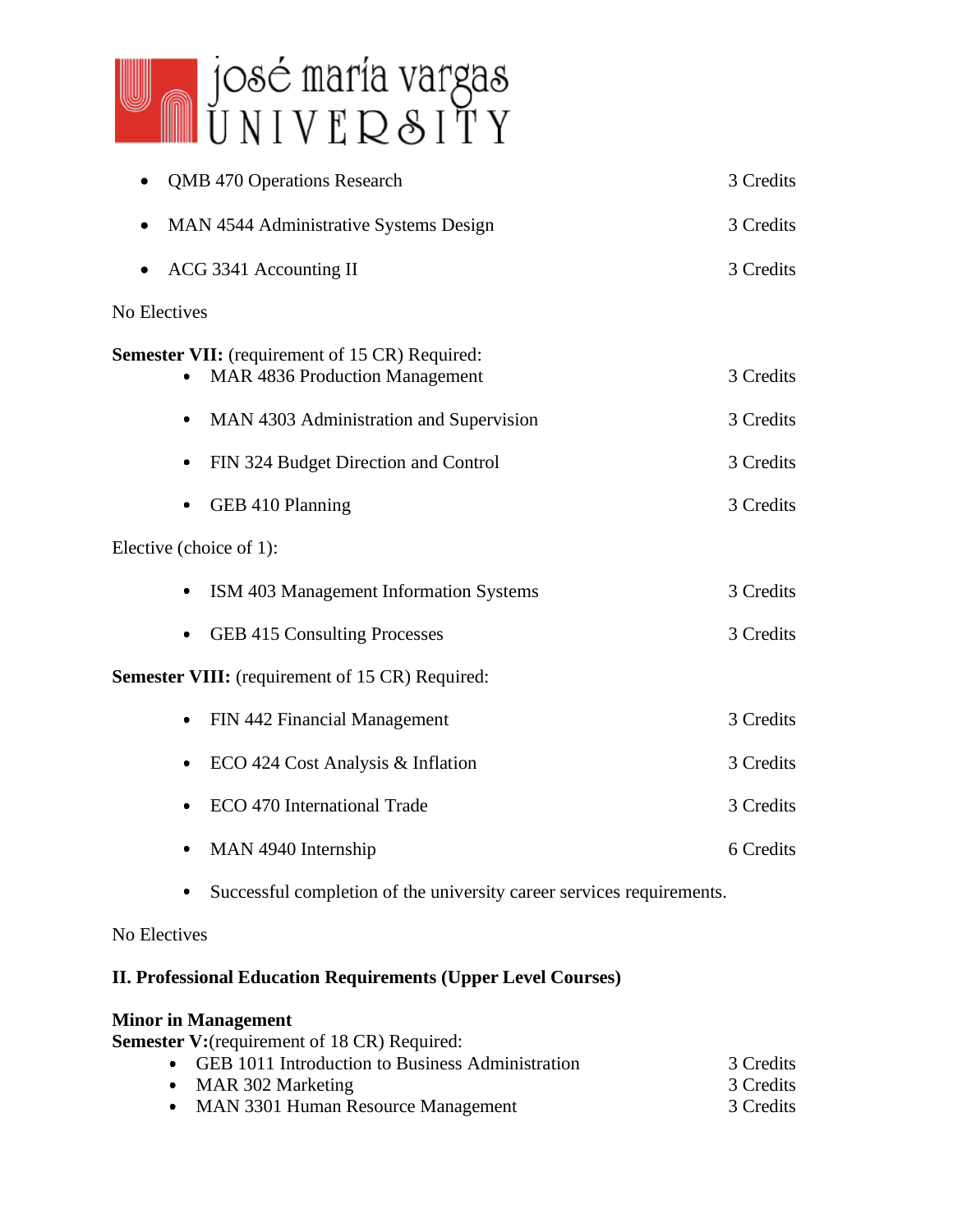

| ACG 3073 Accounting I<br>۰<br>Elective (choice of 1):                                          | 3 Credits |
|------------------------------------------------------------------------------------------------|-----------|
| ISM 403 Management Information Systems<br>٠                                                    | 3 Credits |
| CGS 310 Computerized Managerial Applications<br>٠                                              | 3 Credits |
| <b>Semester VI:</b> (requirement of 21 CR) Required:<br>ECO 2000 Economics                     | 3 Credits |
| ISM 304 Microcomputers and Information Technology<br>$\bullet$                                 | 3 Credits |
| TAX 400 Introduction to Taxation<br>0                                                          | 3 Credits |
| <b>MAR 461 Market Research</b>                                                                 | 3 Credits |
| <b>QMB 470 Operations Research</b>                                                             | 3 Credits |
| MAN 4544 Administrative Systems Design                                                         | 3 Credits |
| ACG 3341 Accounting II<br>$\bullet$                                                            | 3 Credits |
| <b>Semester VII:</b> (requirement of 15 CR) Required:<br><b>MAR 4836 Production Management</b> | 3 Credits |
| MAN 4303 Administration and Supervision<br>$\bullet$                                           | 3 Credits |
| FIN 442 Financial Management                                                                   | 3 Credits |
| MAN 325 Logistic Systems                                                                       | 3 Credits |
| Elective (choice of 1):                                                                        |           |
| <b>MAN 4280 Organizational Development</b>                                                     | 3 Credits |
| <b>MAN 4720 Strategic Management</b>                                                           | 3 Credits |
| MAN 4583 Project Management                                                                    | 3 Credits |
| <b>GEB 415 Consulting Processes</b>                                                            | 3 Credits |

Semester VIII: (requirement of 15 CR) Required: